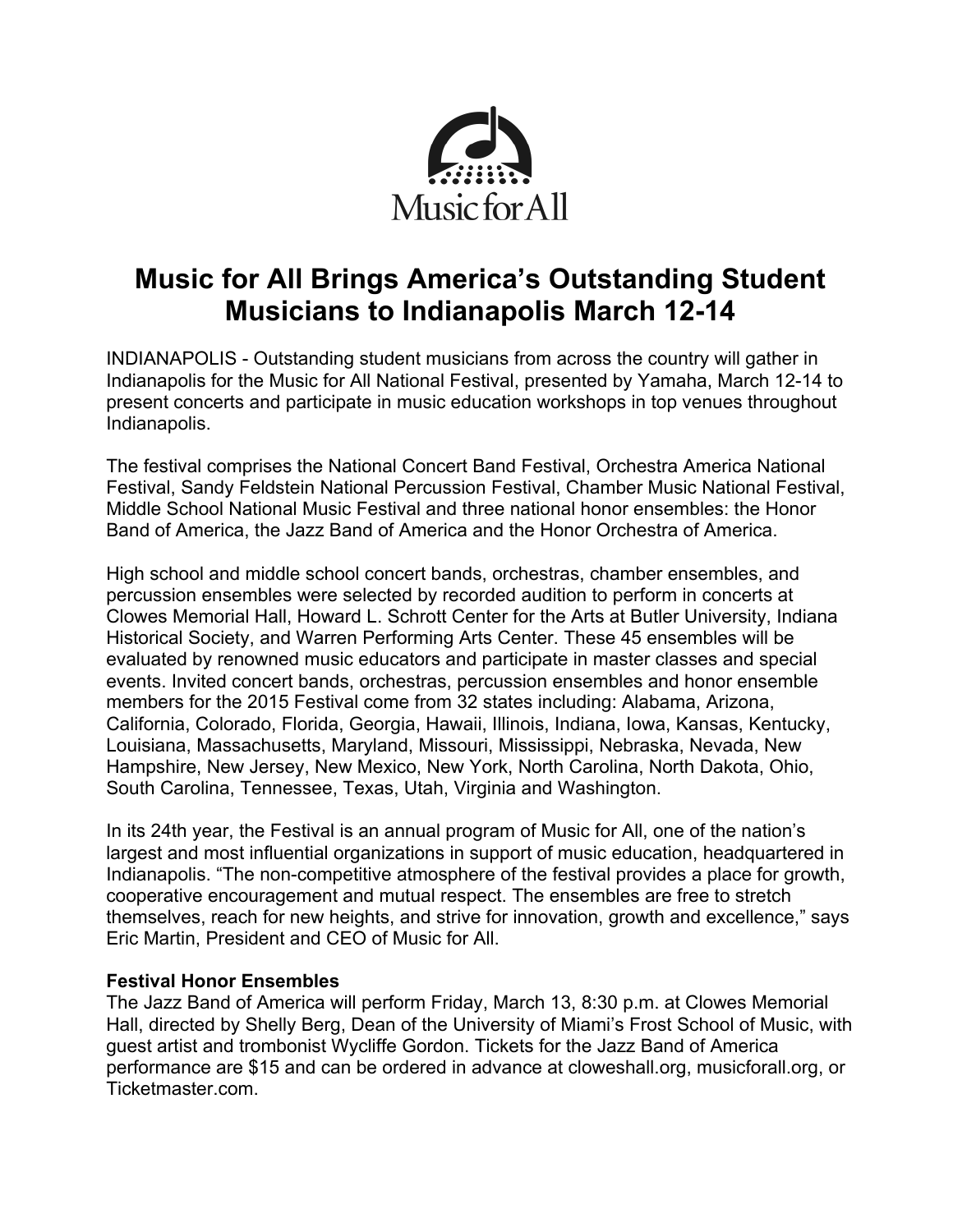The Honor Band of America will perform Saturday, March 14, 8 p.m. at Clowes Memorial Hall, conducted by Kevin Sedatole, Director of Bands at Michigan State University, with guest artist Joseph Lulloff, professor of saxophone at Michigan State.

The 2015 Honor Orchestra of America will perform two shared concerts with the Indianapolis Symphony Orchestra, Friday and Saturday, March 13-14 at 7 p.m. at Hilbert Circle Theatre. Franz Anton Krager, Professor of Conducting and Director of Orchestras at the University of Houston Moores School of Music, will conduct the Honor Orchestra of America, with guest artist Michael Martin, trumpet with the Boston Symphony Orchestra. Tickets for the Honor Orchestra of America concert at Hilbert Circle Theatre are available at indianapolissymphony.org and the Hilbert Circle Theatre ticket office. The Honor Orchestra of America will perform as part of the Indianapolis Symphony Orchestra Subscription Series.

## **National Concert Band Festival Tickets**

Tickets for the National Concert Band Festival performances at Clowes Hall, Thursday through Saturday, March 12-14, range from \$5 to \$40 and can be ordered in advance at cloweshall.org, musicforall.org, or Ticketmaster.com and purchased at the Clowes Hall ticket office.

## **Free Admission Events**

Music for All is offering free admission to several concert events within the Festival. The free admission events include:

# **Sandy Feldstein National Percussion Festival**

Friday, March 13 8:00 a.m. - 5:30 p.m. Warren Performing Arts Center

Saturday, March 14 8:30 a.m. - 12:30 p.m. Warren Performing Arts Center

#### **Middle School National Music Festival**

Friday, March 13 5:00 p.m. - 6:15 p.m. Howard L. Schrott Center for the Arts, Butler University

Saturday, March 14 9:30 a.m. - 11:30 a.m. Howard L. Schrott Center for the Arts, Butler University

#### **Chamber Music National Festival**

Friday, March 13 1:30 p.m. - 4:30 p.m. Indiana Historical Society

#### **Music for All National Festival - Invited Ensembles**

Friday, March 13 8:00 a.m. - 6:00 p.m. Howard L. Schrott Center for the Arts, Butler University